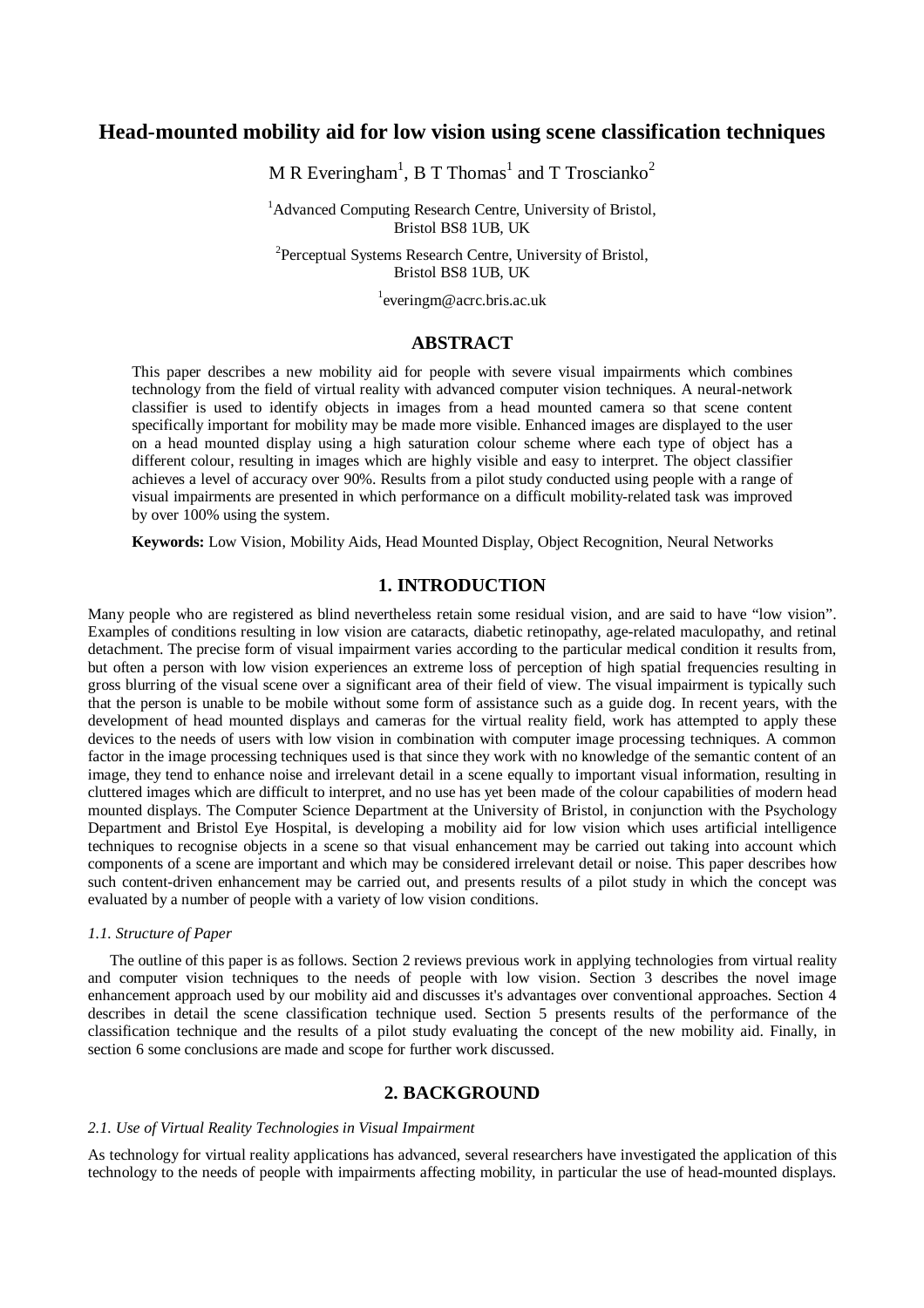Prothero (Prothero, 1993) used a head-up display, in which virtual imagery is overlaid on the real scene, to provide visual cues which improved the mobility of patients with akinesia due to Parkinson's disease. Massof and Rickman (Massof and Rickman, 1992) produced a system combining binocular monochrome LCD displays with three video cameras in a head mounted unit which provides magnification and contrast enhancement. Development of the device was continued in conjunction with NASA (NASA, 1993) and it is now commercially available as the Low Vision Enhancement System ("ELVIS"). Peli (Peli, 1995) implemented a device using a binary-output head mounted display to display binary images with adjustable brightness and contrast enhancement of high 1-dimensional spatial frequencies, and a 2x zoom facility. Goodrich and Zwern (Goodrich and Zwern, 1995) used a commercial head mounted display to provide variable magnification and contrast adjustment of images.

### *2.2. Application of Computer Vision to Visual Impairment*

Traditional aids for low vision such as those described above have utilised two image enhancement techniques – magnification and contrast enhancement. This is the same approach which has been used by conventional desktop devices to make printed material accessible to people with visual impairments. The more advanced devices such as that by Peli (Peli, 1991) have used variable contrast amplification in specific spatial frequency bands rather than a uniform contrast amplification. This type of enhancement can be achieved using techniques from the field of image processing. The aim here is to make important image features, typically edges, more easily visible. Such operations are easy to achieve using video electronics which can currently be implemented in real-time, but this approach has fundamental limitations. As an example, Figure 1 shows an image of a typical urban scene, and the same image enhanced by the adaptive filtering technique described in Peli (1991), which amplifies the contrast of high spatial frequencies using an adaptive method to adjust to varying low frequency luminance across an image. As one can see, the technique does something to improve the visibility of important edges in the scene such as the outlines of pavement and cars, but this is at the expense of introducing much noise by the amplification of textural properties of the image which are not necessary for interpreting the scene, for example the cloud texture in the sky, and the noisy road appearance. This occurs because the technique, in common with all others using basic image processing, is unable to differentiate between image content which is semantically important or merely noise or textural detail. Such techniques are in general unable to perform specific enhancement of important high-level scene properties, for example dangerous objects such as vehicles or important visual properties such as the boundary between road and pavement.



**Figure 1.** *(a) Original image, (b) Enhanced by Peli method*

Peli has recently proposed a new "wide-band" technique (Peli, 1998) which detects "edge" and "bar" features and superimposes these as thickened white lines on the original image using a head-up display. Quantitative results have not been presented, but the technique is likely to be limited by the same factors affecting other techniques based on image processing.

Given the limitations of image enhancement using simple image processing operations, some recent work has concentrated on the task of mobility, and used more advanced computer vision techniques to recognise obstacles in scenes explicitly rather than to simply enhance their visibility for the user. Such techniques are of course applicable to users with no residual vision. Molton et al (Molton et al, 1998) are developing a portable system using stereo vision to find obstacles in the path of a mobile user, though no discussion is made of how this information is to be presented to the user. Snaith et al (Snaith et al, 1998) describe work on a system using computer vision techniques to facilitate centre-path travel and recognise doorways.

# **3. MOBILITY AID USING SCENE CLASSIFICATION**

### *3.1. System Structure*

Figure 2 shows the proposed structure of our mobility aid. Images are taken from a head mounted camera, digitised and enhanced using a processing unit, and output to a head mounted video display unit. Due to the nature of our image enhancement technique we need only a single video camera, and a display unit in which the same image is presented to both eyes. We anticipate that in a final implementation the whole system could be implemented in a single head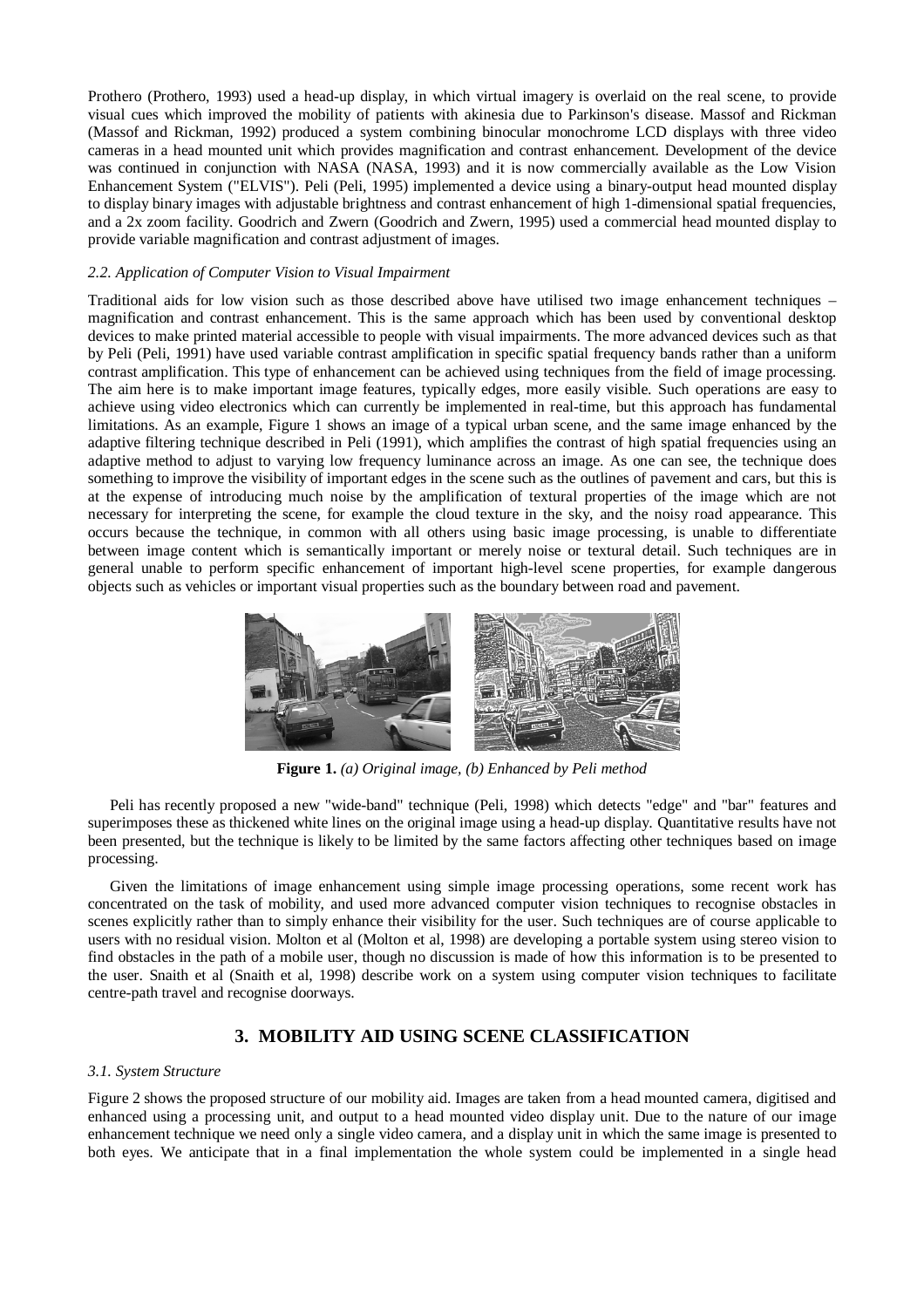mounted unit. In current prototypes a portable computer is being used with a conventional low-cost video camera and colour VR display unit.



**Figure 2.** *Structure of Mobility Aid*

# *3.2. Image Enhancement Technique*

The approach being developed at Bristol differs from other techniques in that it attempts to identify the semantic content of an image such that images can be enhanced in a content-driven manner, taking into account which features of an image are important, and which may be disregarded as noise or unnecessary detail. In our approach, scene classification forms the basis for image enhancement. In our enhanced images, each object in the scene is coloured using a solid high saturation colour corresponding to the type of object, for example the road is black, pavement white, vehicles bright yellow and so on. In current work we use a scheme whereby all objects are classified as one of a set of eight object classes, so for example the "obstacle" class contains such things as bounding walls, lamp-posts, pillarboxes etc. We judge that it is easy to distinguish eight separate colours when they are high saturation and high contrast, and that the information present in the scene using this set of object classes is sufficient for mobility in a typical urban environment. Figure 3 shows as an example the image from Figure 1 and its appearance when enhanced by our method. Due to lack of colour printing facilities, figures have been reproduced in monochrome here and it should be noted therefore that the contrast between object types in these images is lower than in the on-screen colour images.



**Figure 3.** *(a) Original image, (b) Enhanced by Bristol method*

There are many advantages to using a scheme such as this which uses scene classification as the basis for image enhancement. In our enhanced images, the colour of an object is independent of it's original visual properties which may make the object less visible, so that here for example cars are coloured bright yellow regardless of their actual colour which may be hard to see. Irrelevant detail such as textural properties of an object is also removed by classification, which gives the images a very simple and uncluttered appearance which is easy to interpret. The form of output is easy to customise to a particular user's requirements; in this case we have used a predefined set of high saturation colours, but these colours may be customised by a user to improve visibility according to his or her particular visual impairment. Other modifications to the visual presentation scheme are equally easy to make, for example overlaying of edges on the image, or causing particular object types such as obstacles to flash when they are large in the scene to attract attention to them. Additionally, because our system gathers semantic information about the content of the scene, it is not even necessary to use a visual output medium – the information could instead or additionally be presented using existing touch, sound or speech output devices.

We have primarily been investigating the use of the saturated colour output scheme, and Figure 4 demonstrates the effectiveness of this scheme. Here we see the image from Figure 1 in original form, enhanced by a Peli method (Peli, 1991), and by our method. In this case, all three images have been blurred by an equal amount in order to simulate a visual impairment causing reduced perception of high spatial frequencies.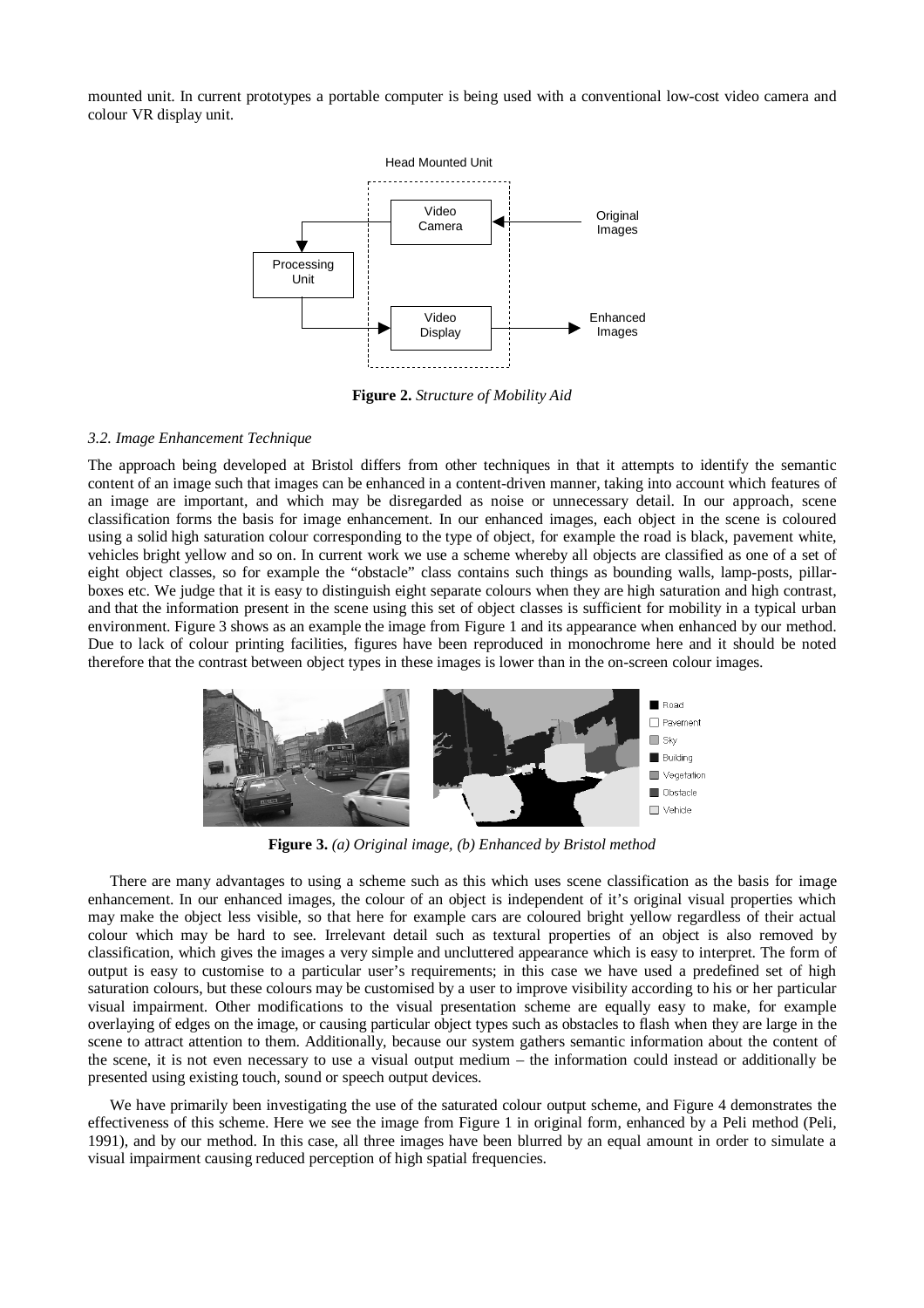

**Figure 4.** *(a) Blurred image, (b) Peli method, (c) Bristol method*

Even without colour reproduction, Figure 4 clearly demonstrates the effectiveness of our method. Arguably the Peli method has reduced the visibility of the scene by reduction in the overall contrast of the image, whereas in the image enhanced by our method one can clearly see the boundary between pavement and road, which is invisible in the other two images, and the three vehicles which appear as bright yellow blobs. In the on-screen image it is also possible to see by colour the two lamp-posts in the scene, which are again invisible in the other images due to their poor visibility in the original scene.

# *3.2.1. Use of Virtual Reality to Train Users*

We anticipate that the training time for a potential user of our mobility aid would be minimal because of the intuitive nature of the output, but certainly some training would be required to become acquainted with the presentation scheme used by the device, and also for the user to select an optimal choice of colours to represent each object type. Virtual reality offers a safe and cost-effective method for achieving this. Conventional street models developed for other applications may be very easily adapted for use in this application by labelling objects in the virtual world with their classification and utilising a flat shading model in which light sources are not considered in the rendering of the virtual environment.

# *3.2.2. Accessibility of Virtual Environments*

Another possible application of our technique in addition to real-world image enhancement is in making virtual environments which simulate real world environments accessible to users with visual impairments. In the most general case, given sufficient robustness in the scene classification technique the same techniques can be applied to rendered images of virtual environments as to real world images, and it is not difficult to adjust the set of object classes used by the system to suit a given environment. Alternatively objects in a virtual world may simply be labelled with their object classification, and this information can then be used to colour objects by their class for use by people with low vision. Access to such environments could then be easily given to both sighted and visually-impaired users simply by a change in rendering technique.

# **4. SCENE CLASSIFICATION TECHNIQUE**

#### *4.1. System Architecture*

Figure 5 shows a block diagram of the image enhancement system of our mobility aid, which uses a neural network to perform classification, building on work in outdoor scene classification at Bristol (Campbell et al, 1997). Input to the system comes from a head mounted camera, and output is displayed on a head mounted display. The *image segmentation* stage segments an image into a number of regions which are deemed to correspond to a single object or object part. The *feature extraction* stage takes the pixels of a region and calculates a set of numeric features or "feature vector", which describes the visual properties of the region and its context in the image. The *neural net classifier* takes the feature vector of a region as input and its output corresponds to an object class to which the region belongs, for example road, vehicle etc. The final *image labeller* stage produces the coloured image in which the pixels of each region are coloured with the high saturation colour corresponding to the determined object class for the region. During a separate training phase, a *training algorithm* uses previously collected *ground truth* data in the form of hand-classified images to train the neural network. Each of these stages of processing is now discussed.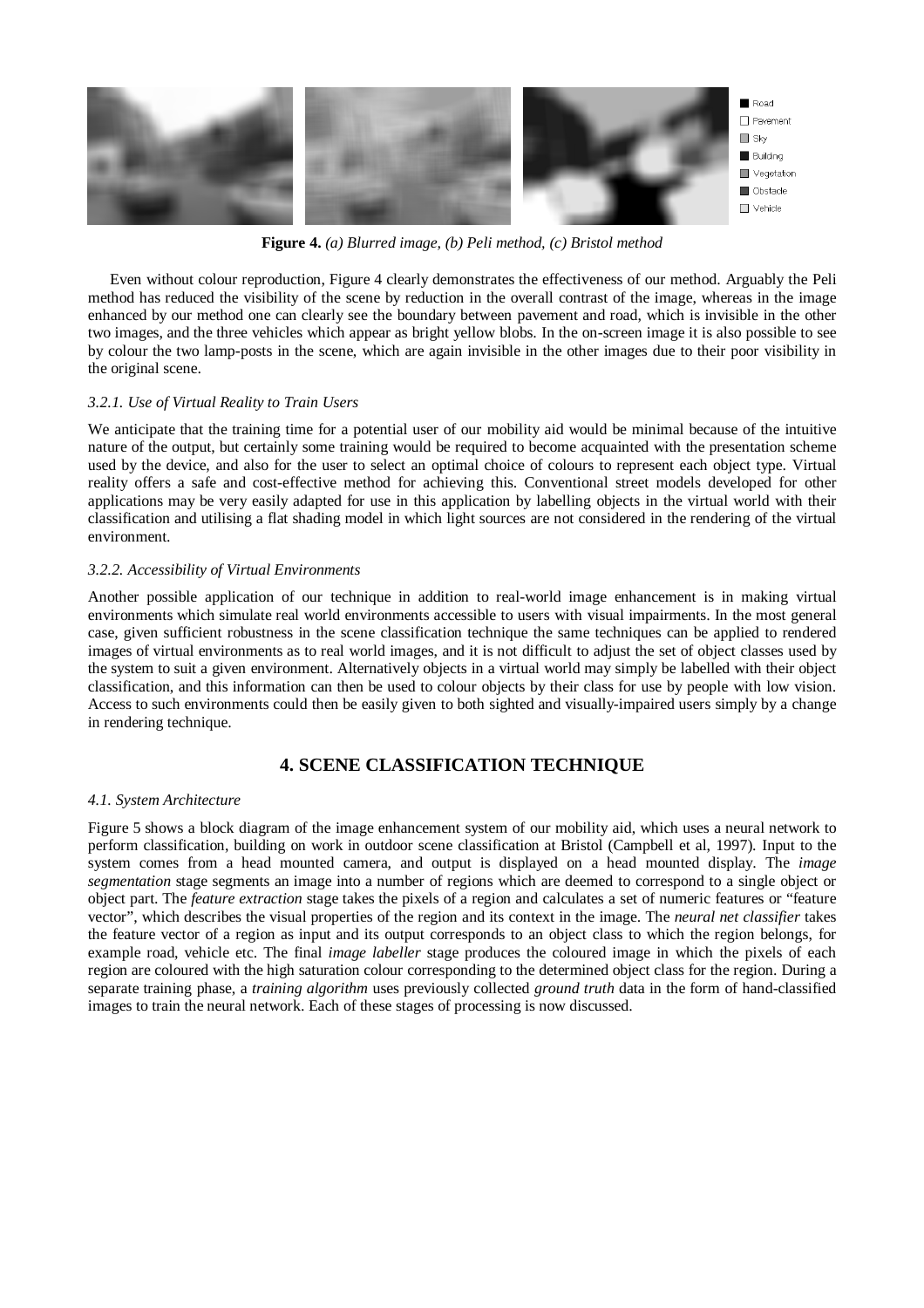

**Figure 5.** *Architecture of Image Enhancement System*

### *4.2. Segmentation*

The aim of image segmentation is in general ill-defined, but in this context we will characterise it as being to divide an image into a set of connected regions such that each region corresponds to a single object or object part. Figure 6a shows an edge-map of an approximately ideal segmentation of the original image from Figure 1 performed by a skilled human operator. Automatic segmentation of general outdoor scenes remains an unsolved problem with much research being carried out in this field, see (Pal and Pal, 1993) for a review. Most techniques regard a region as being homogenous with respect to some visual properties such as colour or texture, and we have tried many and diverse techniques using a variety of homogeneity measures. We find that none give near-perfect results, but that good results can be achieved using a surprisingly simple technique, based only on homogeneity of grey-level luminance across a region.



**Figure 6.** *(a) Ideal Segmentation, (b) Automatic Segmentation*

Figure 6b shows the quality of segmentation obtainable using this technique. Segmentation is performed using the well-known K-means clustering algorithm which is an iterative clustering technique which converges to a local minimum (Selim and Ismail, 1984). We define that regions are of homogenous grey-level, and cluster all pixels in the image using grey-level alone. Individual regions are then extracted using a connected-components algorithm such that all connected pixels assigned to the same cluster belong to the same region. The K-means algorithm requires only a single parameter, the number of clusters, and this was set to 5 for all images in our work, on an empirical basis. Clustering noise is removed by merging regions with area less than 16 pixels (determined empirically) to a neighbouring region. The result is typically a moderate over-segmentation of the scene into 100-400 regions.

#### *4.3. Feature Extraction*

In order to classify regions into an object class using a neural network classifier, the raw image information in the form of pixels of a region must be reduced to a small set of numeric *features* which describe the region sufficiently well for it to be classified. This is achieved by the feature extraction stage. We have used features which are intuitively appealing, corresponding to visual concepts which we as human beings typically use to describe objects, and where possible we have used features which have some psychophysical basis. The main features we extract in this manner are Colour, Shape, and Texture, and these are described here.

# *4.3.1. Colour*

Colour is intuitively useful for recognising objects in a scene, for example grass is green, and roads are grey. Colour can also be used in cases where it might be expected to be less useful, for example cars are produced in many colours, but typically they have in common that the colour is of high saturation. Many colour spaces exist (Foley et al, 1990) which are candidates for generating colour features. We have experimented with a number of these including RGB, YUV, HSV and L\*u\*v\*, and found that colour spaces which separate the luminance and chromaticity components of a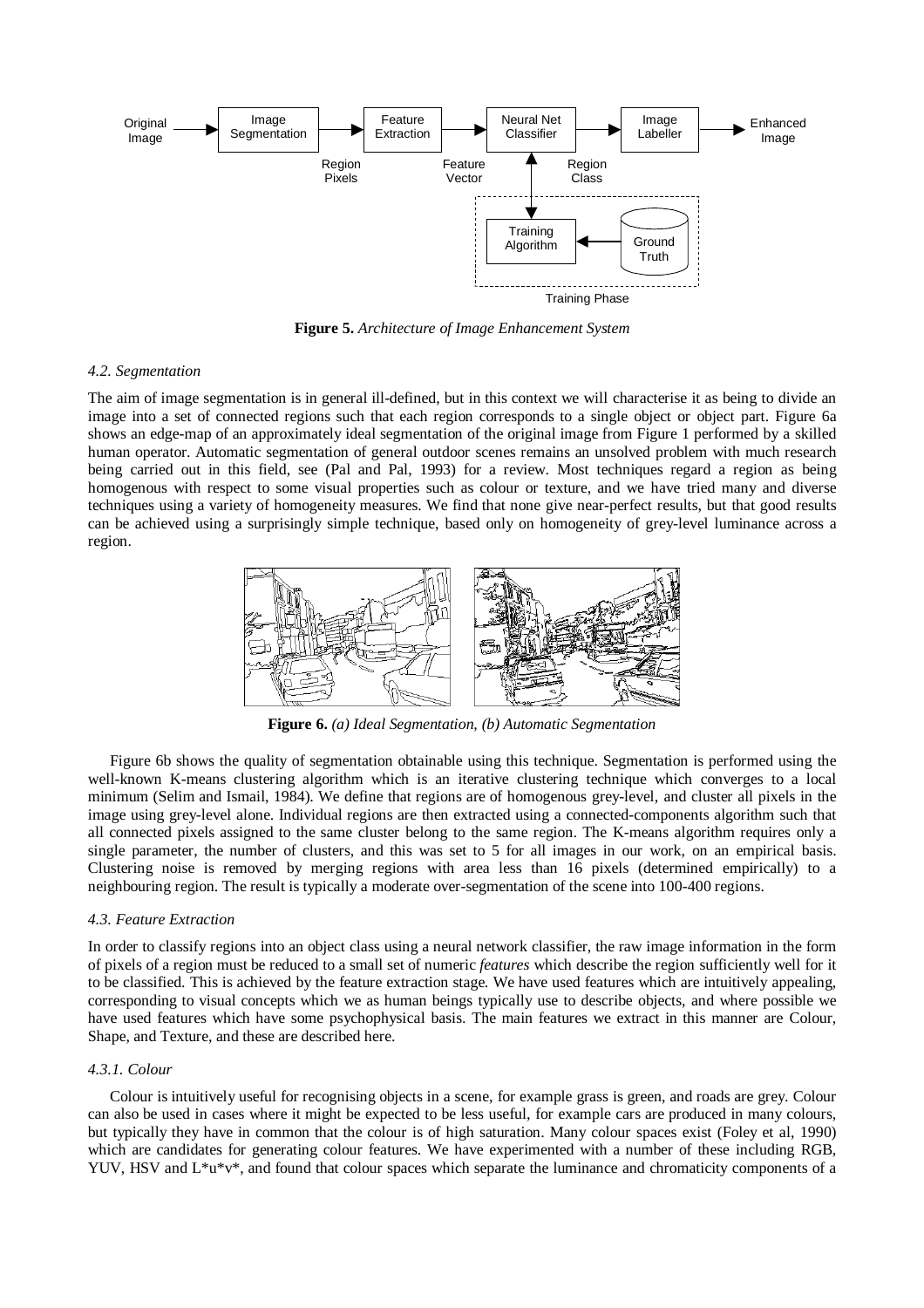colour are more successful. We found the CIE  $L^*u^*v^*$  colour space (Wyszecki, 1982) to be most successful overall, and this is an appealing result as it is a space which has a good perceptual basis, in the sense that colours which are equidistant in the space are approximately equidistant in terms of perceived difference. In order to calculate three colour features for a region, the mean RGB value of the pixels in the region is taken from the original image, and converted to  $L^*u^*v^*$ , with the L, u and v values being used as features.

### *4.3.2. Colour Constancy*

When using colour to recognise objects, we should be careful to note that the colour of pixels in an image *do not* correspond to the actual colour of an object, but it's perceived colour under a general unknown illuminant, for example daylight. In addition, different image capture systems produce images with different colour properties. If we want our classifier to be robust to such changes as different weather, lighting or cameras, we must attempt to recover the *actual* colour of an object, rather than its colour under a particular illuminant and using a particular image capture system. The human visual system exhibits this invariance (Wyszecki and Stiles, 1982) known as colour constancy. We attempt to achieve this property by using a colour correction technique to normalise images. The key is to approximate the colour skew caused by illumination/capture properties and remove this. Our technique is based on the "grey world" model (Buchsbaum, 1980) which determines colour skew by assuming that the mean reflectance in a scene is achromatic i.e. has equal RGB components. Given mean RGB and grey-level components of an image, each of the RGB components is scaled to make the individual means equal to the overall grey-level mean using a tri-diagonal matrix:-

$$
\begin{pmatrix} R_c \\ G_c \\ B_c \end{pmatrix} = \begin{pmatrix} I_\mu / R_\mu & 0 & 0 \\ 0 & I_\mu / G_\mu & 0 \\ 0 & 0 & I_\mu / B_\mu \end{pmatrix} \begin{pmatrix} R_u \\ G_u \\ B_u \end{pmatrix}
$$

where  $R_c$ ,  $G_c$ ,  $B_c$  are the corrected RGB components of a pixel,  $R_u$ ,  $G_u$ ,  $B_u$  are the uncorrected RGB components,  $R_u$ ,  $G_{\mu}$ ,  $B_{\mu}$  are the mean RGB components across the image, and  $I_{\mu}$  is the mean grey-level across the image, equal to ( $R_{\mu}$ +  $G<sub>u</sub> + B<sub>u</sub>$ )/3. In addition to correcting colour skew in this manner we also normalise mean brightness and contrast by scaling grey-levels to full range and moving the mean to half range. By disregarding the top and bottom 5% of the greylevel histogram in this process, an approximate invariance to varying daylight conditions is obtained.

#### *4.3.3. Shape*

Shape should intuitively be a very powerful feature for discriminating object classes. We use here a shape representation which is invariant to translation, rotation, and scaling. We consider such invariance important for obtaining robustness of classification. The representation we use is a Fourier shape descriptor, which considers the outer boundary of a region as a periodic sequence of two dimensional points, where transformation to the frequency domain allows the significant properties of the shape to be characterised in a small number of values. The particular formulation of Fourier descriptor used is that of Shridhar and Badreldin (Shridhar and Badreldin, 1984), who achieved very good results for hand-written character recognition using the descriptor. Formulation of the shape features for a region proceeds in three steps:-

First we use a novel modification of the algorithm which allows the shape descriptors to incorporate information about holes in a region in addition to their outer boundary. This is achieved by cutting the region silhouette using a minimum length set of cuts to link internal holes to another hole or to the area outside the region so as to form a *single* boundary which traverses both the original outer boundary and the boundaries of the holes in the region. The boundary of the region is then traced using a conventional boundary following algorithm to give an ordered, closed list of 2-D coordinates. Secondly, the two co-ordinate sequences corresponding to the x and y co-ordinates of the boundary points are separately transformed to the frequency domain using two 1-D Fast Fourier Transforms (FFT). Finally, the frequency domain components are transformed to give the required invariance:-

$$
r(n) = \sqrt{|a(n)|^2 + |b(n)|^2}
$$

where  $a(n)$  is the FFT of the x co-ordinates and  $b(n)$  is the FFT of the y co-ordinates. Discarding r(0), r(n) can be shown (Badreldin et al, 1980) to be invariant to translation and rotation. Dividing by  $r(1)$  gives scale invariance:-

$$
s(n) = r(n)/r(1)
$$

Using a sub-set  $s(2..k+2)$  of the k low-frequency coefficients of  $s(n)$  gives a good approximation of the shape even when k << L where L is the length of the boundary. In our work we have used 10 coefficients as shape features for a region. Figure 7 shows a region from an outdoor image and the approximation of it's outer boundary using 10 and 30 shape coefficients, showing how an increasing number of coefficients gives higher accuracy of shape approximation, particularly for objects with sharp corners.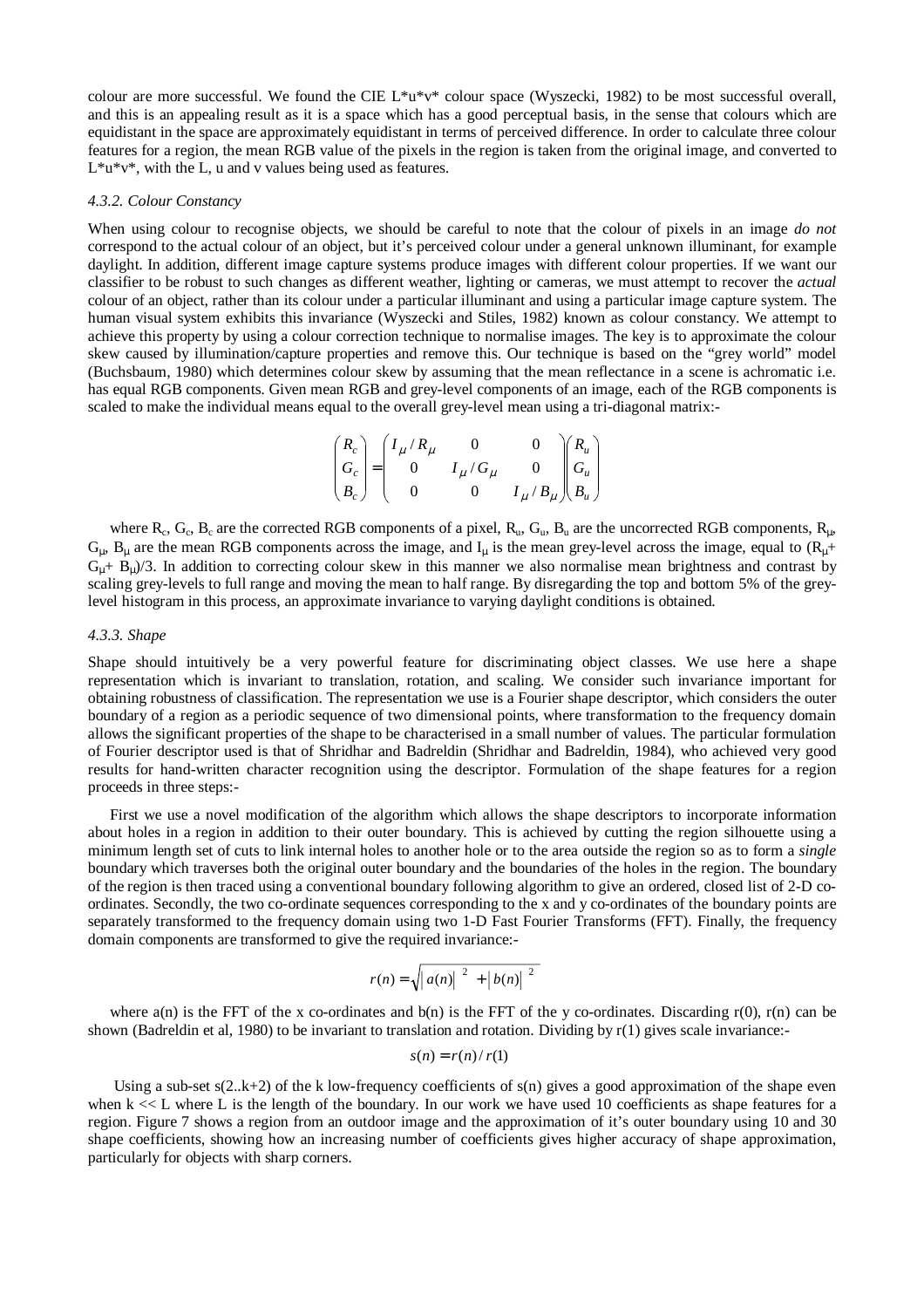

**Figure 7.** *(a) Cut region silhouette, Boundary reconstruction from (b) 10 coefficients, (c) 30 coefficients*

### *4.3.4. Texture*

Texture is also intuitively useful for discriminating between objects, for example brick walls have a highly periodic and directional texture where grass has a higher frequency more random texture. To obtain texture features for a region we use Gabor filters, which are a particular type of filter tuned to respond to a specified range of spatial frequencies and orientations. Gabor filters have been to shown to have similar characteristics to simple visual cortical cells (Marcelja, 1980) and therefore sound psychophysical basis. Figure 8a shows an example of the real part of a complex-valued Gabor filter in the spatial domain; the imaginary part is equal but subject to a 90° phase shift. In the spatial domain, the filter has the form of a complex sinusoid modulated with a Gaussian oriented along the direction of the filter, while in the spatial frequency domain it is an orientated Gaussian. Using a complex-valued Gabor filter, the magnitude response is approximately constant given an input sinusoid image with frequency and orientation matching those of the filter. Jain and Farrokhnia (1991), and Dunn and Higgins (1995) provide good overviews of the mathematics of Gabor filters.



**Figure 8.** *(a) Gabor filter in spatial domain (real part), (b) Filter bank in spatial-frequency domain (half peak)*

Using a bank of n filters and taking magnitude output gives a vector of n real values characterising the texture content of an image at a particular pixel. We use the scheme of Jain and Farrokhnia (Jain and Farrokhnia, 1991) to determine the properties of our filter bank, in which the centre frequencies of the filters are in a power of two series, with 45° orientation step, and the frequency and orientation bandwidths are set to 1 octave and 45° respectively. Figure 8b shows this partitioning of the spatial-frequency domain, in which the half-peak magnitude responses of the filters are shown, with a total of 16 filters being used; the asymmetry in the spatial frequency domain is caused by the use of complex-valued filters. The magnitude response of a Gabor filter across a region of constant texture can be well characterised as a Rician distribution (Dunn and Higgins, 1995), but as estimation of the parameters of this distribution requires the costly solution of non-linear equations, we instead use a Gaussian distribution, which has been shown to be adequate in most cases (Dunn and Higgins, 1995). Thus to form our region texture features, we take the mean and standard deviation of each Gabor filter output across a region, giving 32 features in all. In practice however, we find that using means alone gives almost as good results, so we use a reduced set of 16 texture features formed by the mean magnitude responses.

### *4.3.5. Combined Feature Set*

Combining colour, shape and texture features with other simple features describing a region's position, size and orientation, we arrive at the complete set of 35 features shown in Table 1.

| Feature  | Description                            |
|----------|----------------------------------------|
|          | Size (proportion of image)             |
| $2 - 3$  | Position (scaled x, y co-ordinates)    |
| $4 - 5$  | Orientation (sin $&$ cosine of angle)  |
| $6 - 8$  | Colour (mean $L^*u^*v^*$ )             |
| $9 - 18$ | Shape (invariant Fourier coefficients) |
| 19-35    | Texture (mean Gabor magnitude)         |

**Table 1.** *Feature Set*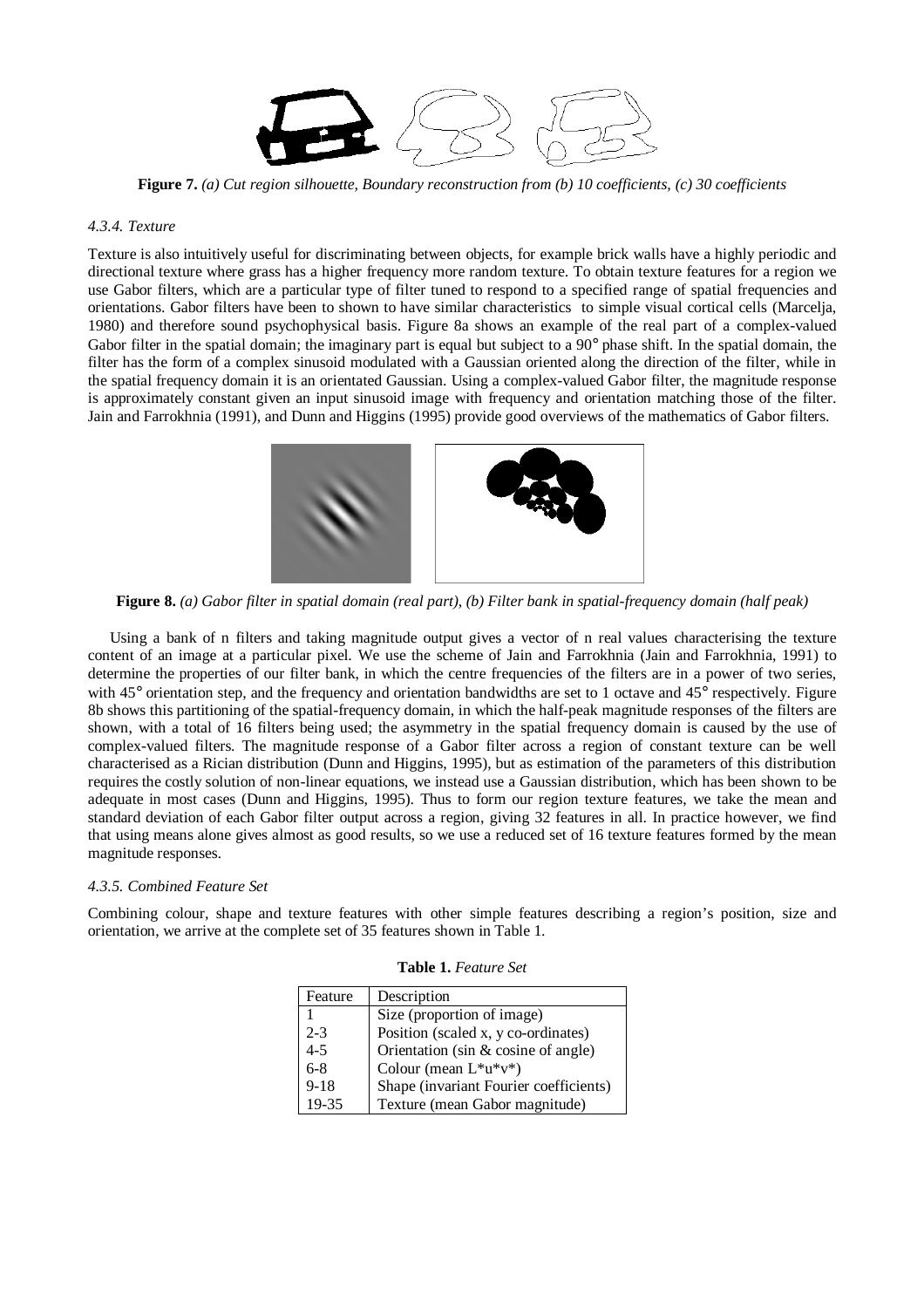### *4.4. Neural Network Classifier*

A multi-layer perceptron (see Bishop, 1995) with one hidden layer is used as a classifier, with a 35-n-8 architecture, and with hidden and output units having logistic sigmoid activation functions. The 35 inputs correspond to the feature vector, and each of the 8 outputs indicates membership of a particular object class. A one-of-n coding scheme is used to encode membership of each class, and a winner-takes-all scheme is used to determine the object class chosen by the network. Inputs were normalised to have zero mean and unit variance across the entire training and test data sets. In our work we experimented with a number of hidden units between 5 and 40, finding 23 hidden units to be optimal.

# *4.4.1. Training Procedure*

The neural network classifier is trained using the Scaled Conjugate Gradient method (Møller, 1993). Training data was taken from two sources, primarily the Bristol Image Database (Mackeown, 1994). This is a database of 200 high-quality outdoor suburban and rural scenes which have been hand-classified by a skilled human operator. A second database, the Bristol Blind Mobility Database, containing 10 scenes captured in more challenging urban situations was used in addition. The data was split randomly into 70% training regions and 30% testing regions.

# **5. RESULTS**

# *5.1. Classifier Performance*

Table 2 shows the classification performances achieved by our neural network classifier. Performance is quoted for the two image databases as percentage correct using two metrics – percentage correct by regions, and more meaningfully, percentage correct by area. In addition, the maximum *a priori* (MAP) probabilities of correct classification are shown with the corresponding most likely class. This information represents the maximum performance possible by a Bayesian classifier with no *a posteriori* information i.e. no feature data.

|  |  |  |  | Table 2. Neural Network Classifier Performance |
|--|--|--|--|------------------------------------------------|
|--|--|--|--|------------------------------------------------|

| Database              | % by Region | % by Area | MAP % by Region |
|-----------------------|-------------|-----------|-----------------|
| Bristol Image         | 79.1        | 92.5      | 31.8 vegetation |
| <b>Blind Mobility</b> | 70.1        | 80.4      | 36.7 vehicle    |

We see that overall the performance of the classifier is very high, with up to 92.5% of image area correctly classified using images from the Bristol Image Database, and 80.4% using the Bristol Blind Mobility Database. Figure 9 shows this level of performance qualitatively, which can be seen to be very good. The lower performance on the Bristol Blind Mobility database may be explained by the higher complexity of the scenes in this database, and the low overlap with the Bristol Image Database images which dominate the neural network training. This performance should be improved by collecting more training data.



**Figure 9.** *(a)Ideal Classification, (b) Neural Network Classification*

### *5.1.1. Colour Constancy*

Our technique for achieving colour constancy proves to be very effective. Figure 10 demonstrates qualitatively the results of using uncorrected or corrected colour features. Figure 10a shows the neural network classification of an image from the Bristol Image Database. The colour content of the image was then modified to give a very slight yellow tint, approximating the type of images obtained from our camcorder. Figure 10b shows the classification of the modified image by a network trained using uncorrected colour features, and Figure 10c shows the classification using corrected colour features. As can clearly be seen, the network trained using uncorrected colour features fails completely on most object classes due to the shift in the colour space which was not present during training, whereas the network trained using corrected colour features obtains a classification approximately as accurate as using the unmodified image.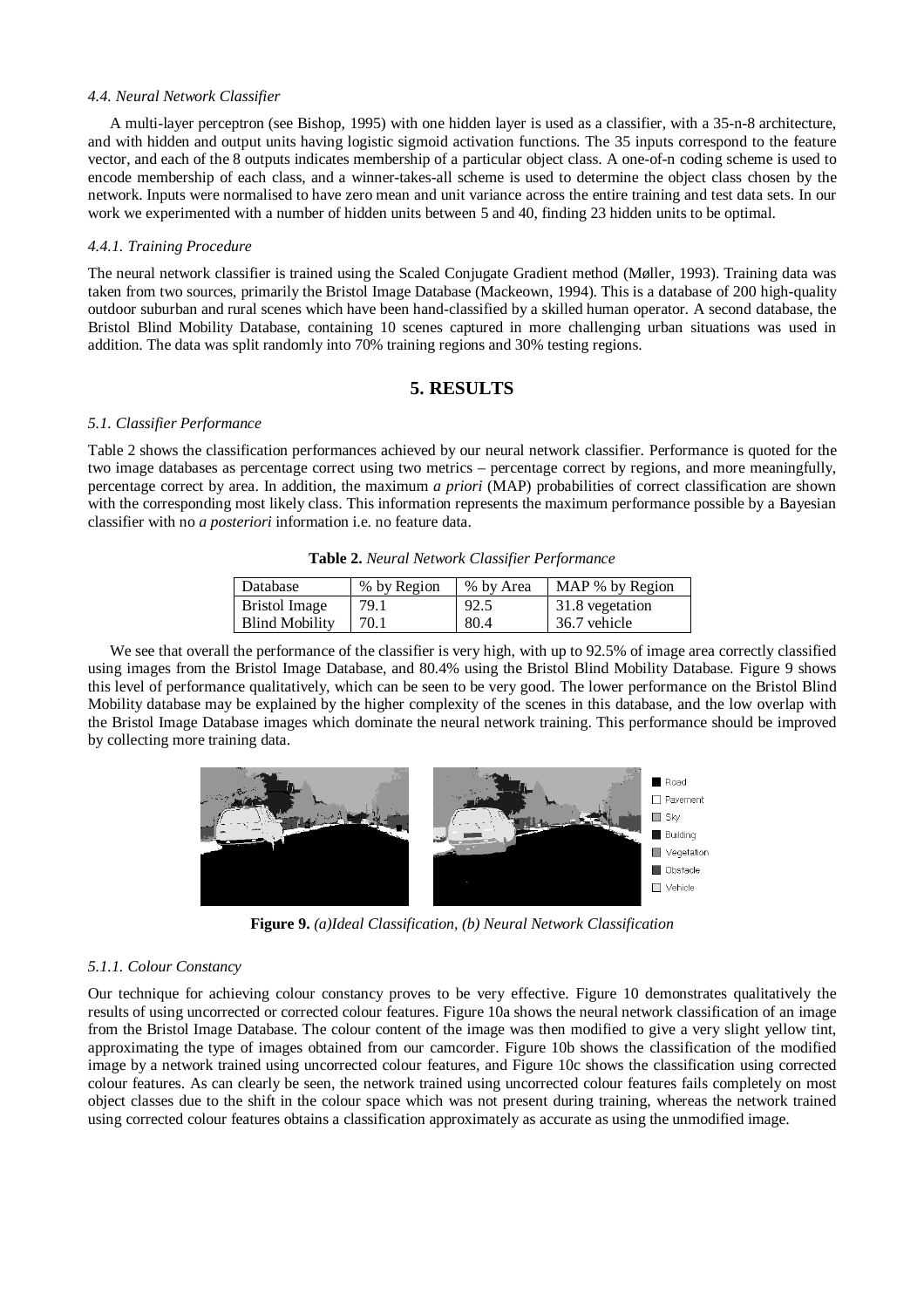

**Figure 10.** *(a) Classification, (b) Uncorrected Classification, (c) Corrected Classification*

#### *5.1.2. Processing Speed*

As we are aiming eventually at a real-time implementation of our system, processing speed is important. At present, because of the use of Gabor filters for texture description, which are computationally expensive, performance does not approach real-time, with each image requiring 9.5s total processing time on a 300MHz Intel Pentium-II processor. However, discarding texture features we are able to achieve a classification accuracy of up to 86.5% by area in a processing time of just 300ms. We anticipate that with optimisation and current trends in increased processing speed, we may achieve true real-time performance in the near future.

## *5.2. Pilot Study*

In order to test the effectiveness of our technique for enhancing images by classification, a pilot study was conducted in the Bristol Eye Hospital. 16 registered-blind subjects with a variety of visual impairments including age related macular degeneration, retinitis pigmentosa and optic atrophy participated in the experiment, ranging in age from 38 to 87 years with mean age 69 years. A repeated measures design was used with the subjects being shown a total of 45 images in each of three conditions – original images, image enhanced by a Peli technique (Peli, 1991) and ideally-classified images using our classification technique. The set of 45 images was divided into three groups of 15, and for each group a different task was set – pointing to at least two obstacles such as lamp-posts, pointing to at least two vehicles, and tracing the line between both pavements and the road. The order of the tasks was counterbalanced using a Latin Square technique. Images were displayed on a computer monitor with 50cm diagonal screen, at a distance subtending 54.6° of the subject's visual field. To avoid effects due to difference in luminance between the image types, all images were normalised to have a mean luminance of 19.29cdm<sup>-2</sup>. Percentage correct scores were recorded for each patient under each condition of image type and task.



**Figure 11.** *Mean % correct by Image Type and Task*

Figure 11 summarises the main results of the experiment. A 2-way repeated measures ANOVA was performed on the individual percentage correct scores, using Image Type and Task as two factors, each with three levels. Two significant  $(p < 0.001)$  main effects were found. The main effect on Image Type indicates that the type of images did change performance on the tasks. The main effect on Task indicates that the tasks varied in difficulty. A significant interaction was found between Image Type and Task indicating that the type of image used improves performance on the different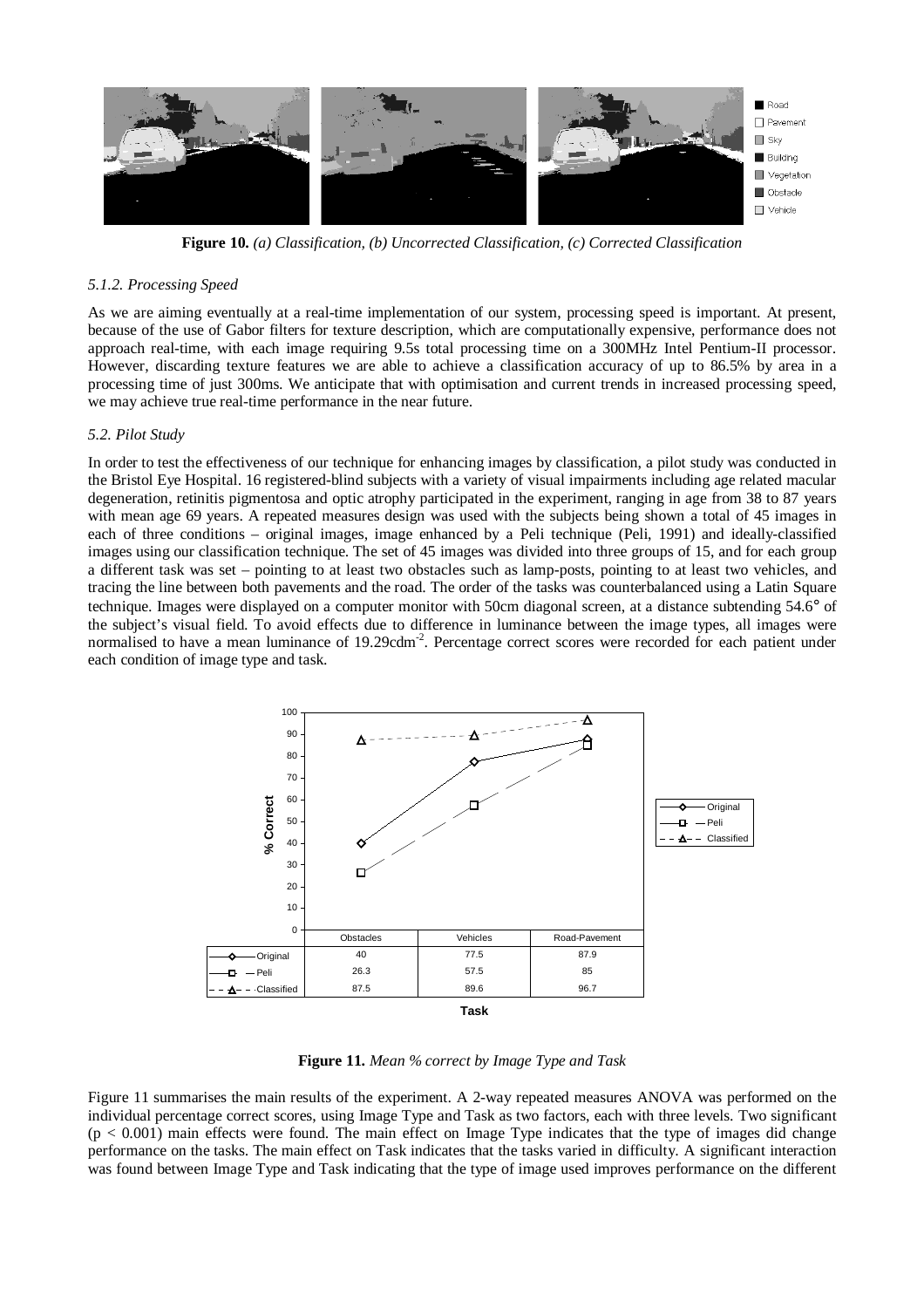tasks to varying degrees. Post-hoc analysis was performed using the Newman-Keuls technique and reveals the following significant ( $p < 0.001$ ) results.

Mean performance of subjects is significantly better using our classification technique than using either original images or images enhanced by the Peli technique. On the most difficult task, recognition of obstacles, mean performance across subjects increased from 40% to 87.5% using our technique. Peli-enhanced images gave significantly worse performance on the first two tasks than the original images. There is also no statistically significant difference between performance over the three different tasks using our technique, indicating an improvement in performance on the tasks proportional to their difficulty.

In summary, our technique improved overall performance significantly and resulted in consistent high performance across tasks of varying difficulty. On the most difficult task, obstacle recognition, performance increased by over 100%.

# **6. CONCLUSIONS**

This paper has described a novel content-driven approach to image enhancement for people with low vision in the context of mobility in an urban environment, combining technology from the field of virtual reality with modern computer vision techniques. The scene classification technique used as the basic model for image enhancement achieves a very high level of accuracy of up to 92.5% by image area. A pilot study has demonstrated the effectiveness of the approach, which improved object recognition performance by people with a range of visual impairments on a difficult mobility-related task by over 100%, and resulted in consistent very high performance over three tasks important for mobility.

In future work, we aim to improve the classifier accuracy and it's robustness to varying environmental conditions and situations. A further study is planned to investigate which errors made by the scene classifier are most detrimental to a mobility task so that these may be targeted in development of the classification technique. Work is proceeding in attempting to achieve a real-time implementation of the system in a collaboration with the Multimedia Appliances Group at Bristol, investigating real-time implications for both the hardware architecture and algorithms used. We also plan to run further trials of the technique using modern head mounted display devices as there are issues involving fieldof-view and ergonomic questions which need to be addressed.

**Acknowledgements:** This work is supported by the National Eye Research Centre. We thank British Aerospace PLC, Sowerby Research Centre, Bristol for their support with the development of the Bristol Image Database. We also thank Nital Karia and Manoj Kulshreshta for collection of data for the pilot study.

#### **7. REFERENCES**

A Badreldin, A K C Wong, T Prasad, M Ismail (1980), "Shape descriptors for N-Dimensional curves and trajectories", *IEEE Proceedings on Cybernetics and Society*, pp. 713-717.

C M Bishop (1995), *Neural Networks for Pattern Recognition*, Oxford University Press.

G Buchsbaum (1980), "A spatial processor model for object colour perception", *Journal of the Franklin Institute*, **310**, pp. 1-26.

N W Campbell, W P J Mackeown, B T Thomas, T Troscianko (1997), "Interpreting Image Databases by Region Classification", *Pattern Recognition*, **30**, 4, pp. 555-563.

D Dunn, W E Higgins (1995), "Optimal Gabor Filters for Texture Segmentation", *IEEE Transactions on Image Processing*, **4**, 7, pp. 947-964.

J D Foley, A van Dam, S K Feiner, J F Hughes, *Computer Graphics: principles and practice*, Addison-Wesley.

G L Goodrich and A Zwern (1995), "From virtual reality to large print access: Development of a head-mounted virtual display", *Low Vision Shared Interest Group Meeting, American Academy of Ophthalmology,* Atlanta, Georgia 30th October.

A K Jain and F Farrokhnia (1991), "Unsupervised Texture Segmentation using Gabor Filters", *Pattern Recognition*, **24**, 12, pp. 1157-1186.

W P J Mackeown (1994), "A Labelled Image Database and its Application to Outdoor Scene Analysis", *PhD Thesis*, University of Bristol.

S Marcelja (1980), "Mathematical description of the responses of simple cortical cells", *Journal of the Optical Society of America*, **70**, 11, pp. 1297-1300.

R W Massof and D L Rickman (1992), "Obstacles encountered in the development of the low vision enhancement system", *Optometry and Vision Science*, **69**, pp. 32-41.